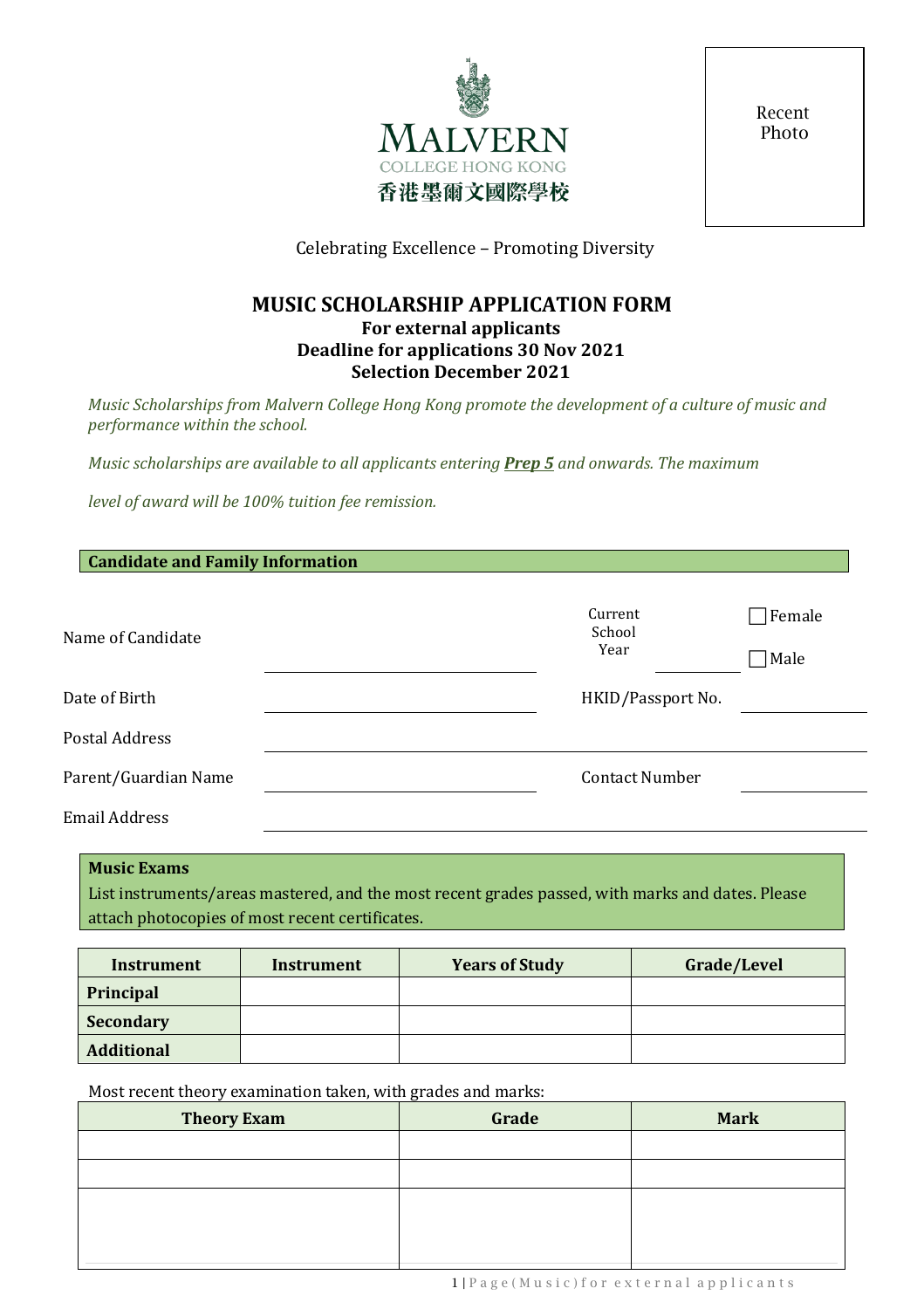|  | <b>Schools Attended</b> |  |
|--|-------------------------|--|
|--|-------------------------|--|

| Name of School | Dates Attended | Grade/Year Completed |
|----------------|----------------|----------------------|
|                |                |                      |
|                |                |                      |
|                |                |                      |
|                |                |                      |
|                |                |                      |
|                |                |                      |

# **Participation**

List any performances or productions, both inside and outside of school, that you have participated in as a musician.

**Achievements** List any of your awards or achievements that you have attained.

**Contribution** How you will contribute to the school if chosen.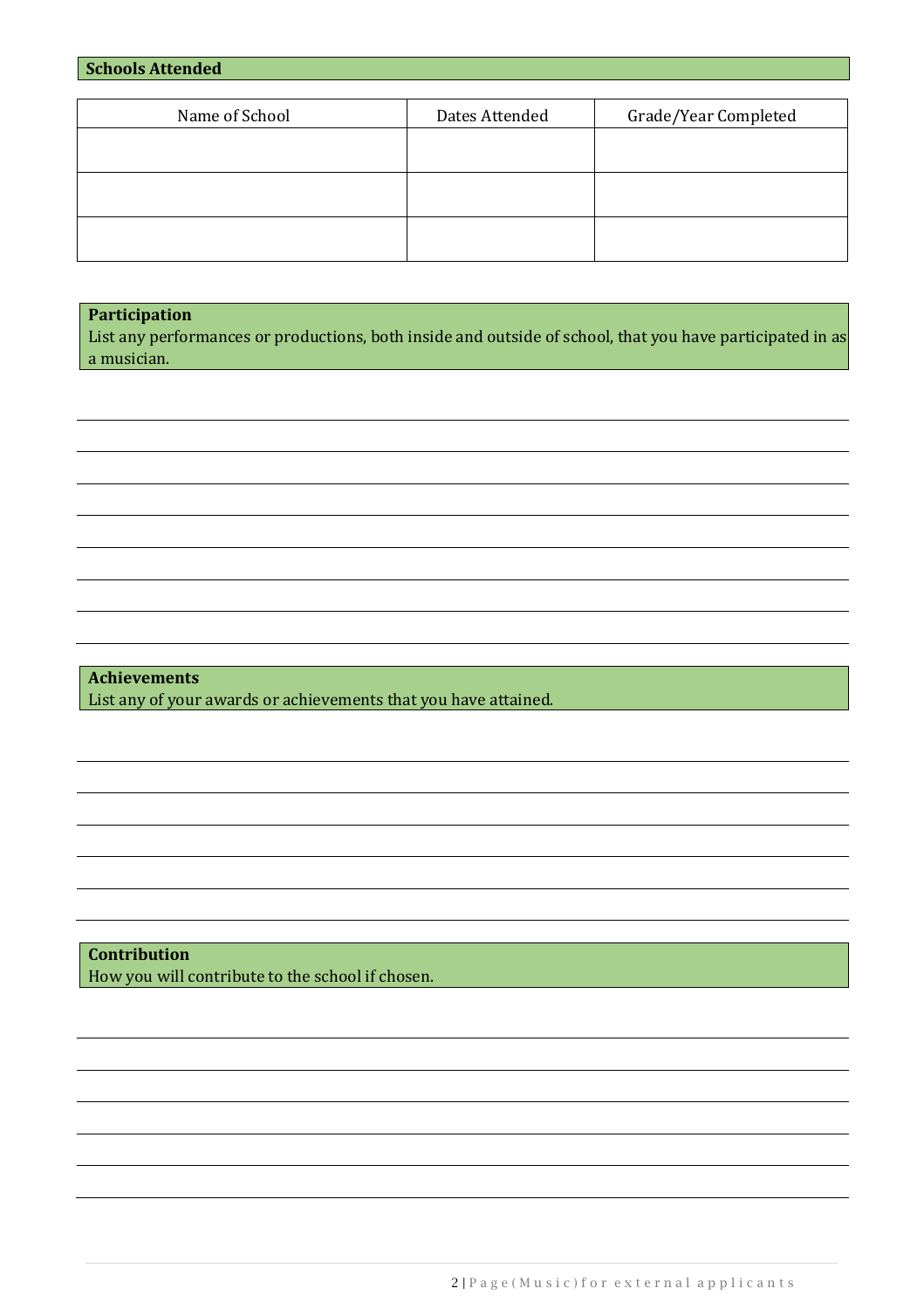# **Other information**

List any other information you think may be helpful in evaluating your application for this scholarship.

## **General Selection Criteria**

- Quality of the Application
- One mentor Recommendation
- School Reports
- Interview (short-listed candidates only)
- Audition (short-listed candidates only)

#### **Annual Review**

There will be an annual review of the scholarship awarded. On the basis of satisfactory progress being made and a strong contribution to MCHK, scholarships generally continue until the next appropriate educational stage (i.e. end of PYP or MYP programmes).

#### **Timeline**

Application Deadline: 30th November 2021<br>1st -2nd December 2021<br>1st -2nd December 2021 Interviews (short-listed candidates only):<br>Audition Scholarships Announcement Date:

4<sup>th</sup> -7<sup>th</sup> December 2021<br>Mid December 2021

#### **Requirements**

Candidates should usually have reached the equivalent of a good Grade 5 (ABRSM or Trinity) standard for at least one instrument or singing and show general musicianship commensurate with their technical abilities. However, it should be noted that the College is also looking for musical potential and commitment as much as existing achievement.

#### **How to Apply for a Music Scholarship**

Applicants are required to submit the following information:

#### 1. **Application Form**

The application form must be completed in full.

## 2. **One Passport-sized Photo on the application form**

## 3. **School Reports**

A copy of your past two years of school reports.

#### 4. **Audition (short-listed candidates only)**

• Presentation of two contrasting pieces on the candidate's principal instrument (10-15 minutes